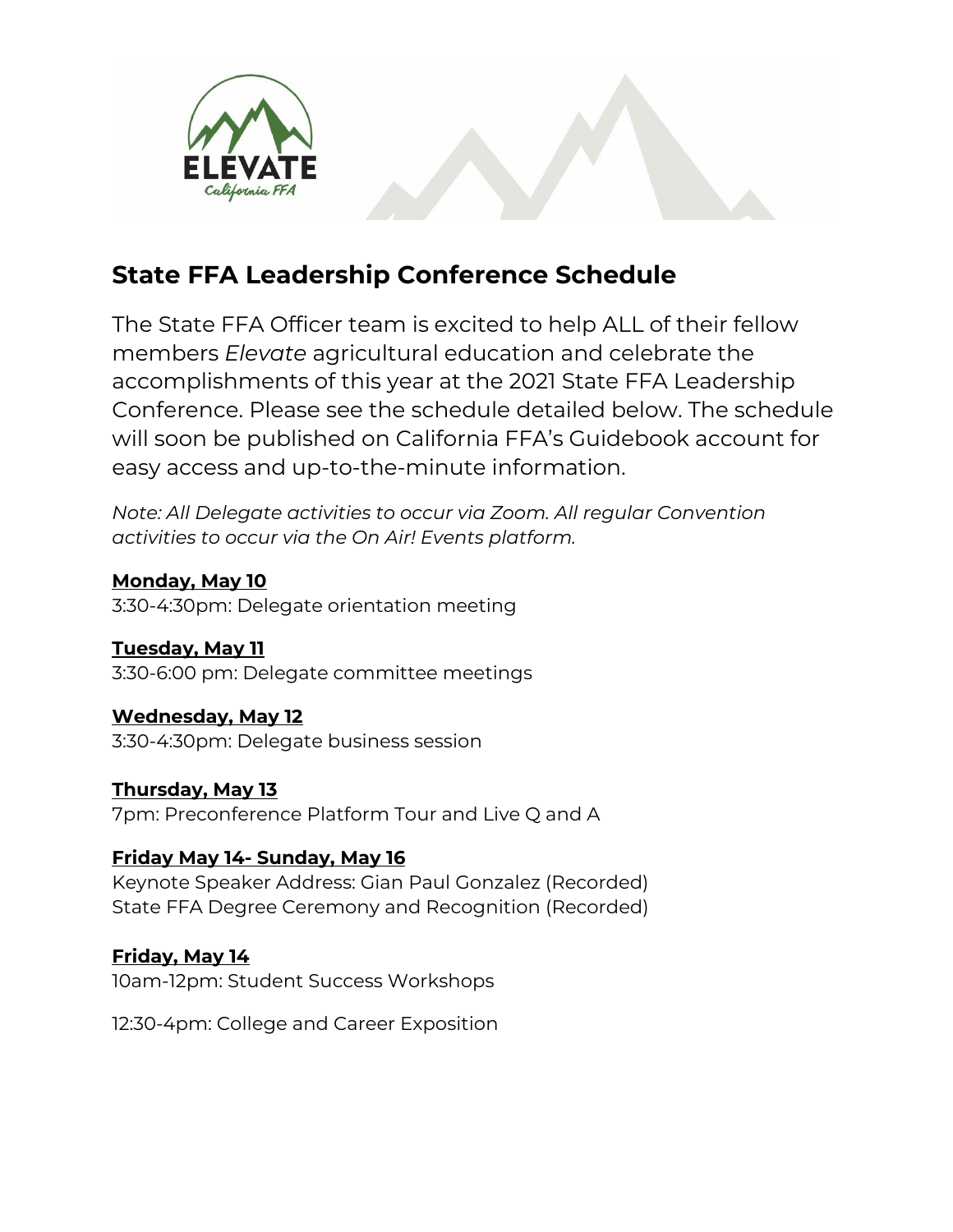

*7pm: Opening Session*

- Elevating All!
- Opening Ceremony
- Welcome
- New Chapter Recognition
- National Chapter Awards
- National Officer Remarks, David Lopez
- State Officer Candidate Introduction
- State Advisor Remarks
- Creed LDE Announcement
- Creed Recitation
- Closing Ceremony

#### **Saturday, May 15**

*10am: Second Session*

- Opening Ceremony
- Session Introduction
- CDFA Remarks: Secretary Karen Ross
- Career Development Event Announcements
	- Recognition of mid-year CDE winners
	- Agricultural Communications
	- Agricultural Issues Forum
	- Agricultural Mechanics
	- Agricultural Pest Control
	- Agricultural Sales
	- Agricultural Welding
	- AET Farm Recordbook
	- Agronomy
- State Star Supporting Staff Award
- State Star Counselor Award
- State Star Administrator Award
- Proficiency Award Recognition Part 1
	- Agricultural Communications
	- Agricultural Education
	- Agricultural Mechanics Design/Fab
	- Agricultural Mechanics Repair/Maint Ent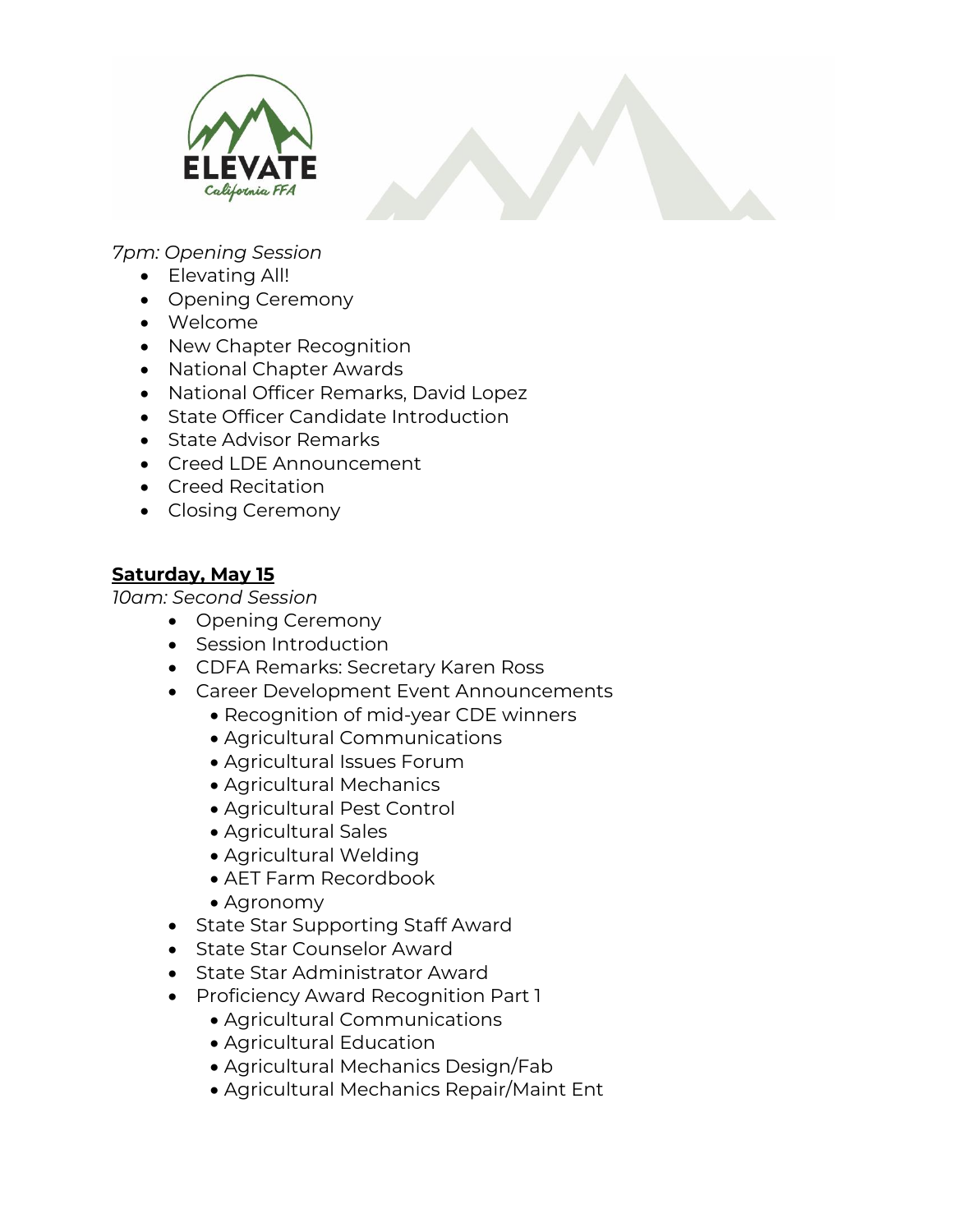

- Agricultural Mechanics Repair/Maint Place
- Agricultural Processing
- Agricultural Sales Entrepreneurship
- Agricultural Sales Placement
- Agricultural Services
- Agriscience Research Animal Systems
- Agriscience Research Integrated Systems
- Agriscience Research Plant Systems
- Beef Production Entrepreneurship
- Beef Production Placement
- Dairy Production Entrepreneurship
- Retiring Address: Maico Ortiz, State Sentinel
- Closing Ceremony

#### *2pm: Third Session*

- Opening Ceremony
- Remarks: Superintendent Tony Thurmond, CDE
- State Scholarship Announcements
- Retiring Address: Taylor Sollecito, State Reporter
- State Proficiency Award Recognition, Part 2
	- Dairy Production Placement
	- Diversified Agricultural Production
	- Diversified Crop Production Ent
	- Diversified Crop Production Placement
	- Diversified Horticulture
	- Diversified Livestock
	- Equine Science Entrepreneurship
	- Equine Science Placement
	- Fiber/Oil Crop
	- Forage Production
	- Forest Management/Products
	- Goat Production
	- Grain Production Placement
	- Landscape Management
- State Star Reporter Award
- Retiring Address: Reese Gonsalves, State Reporter
- Closing Ceremony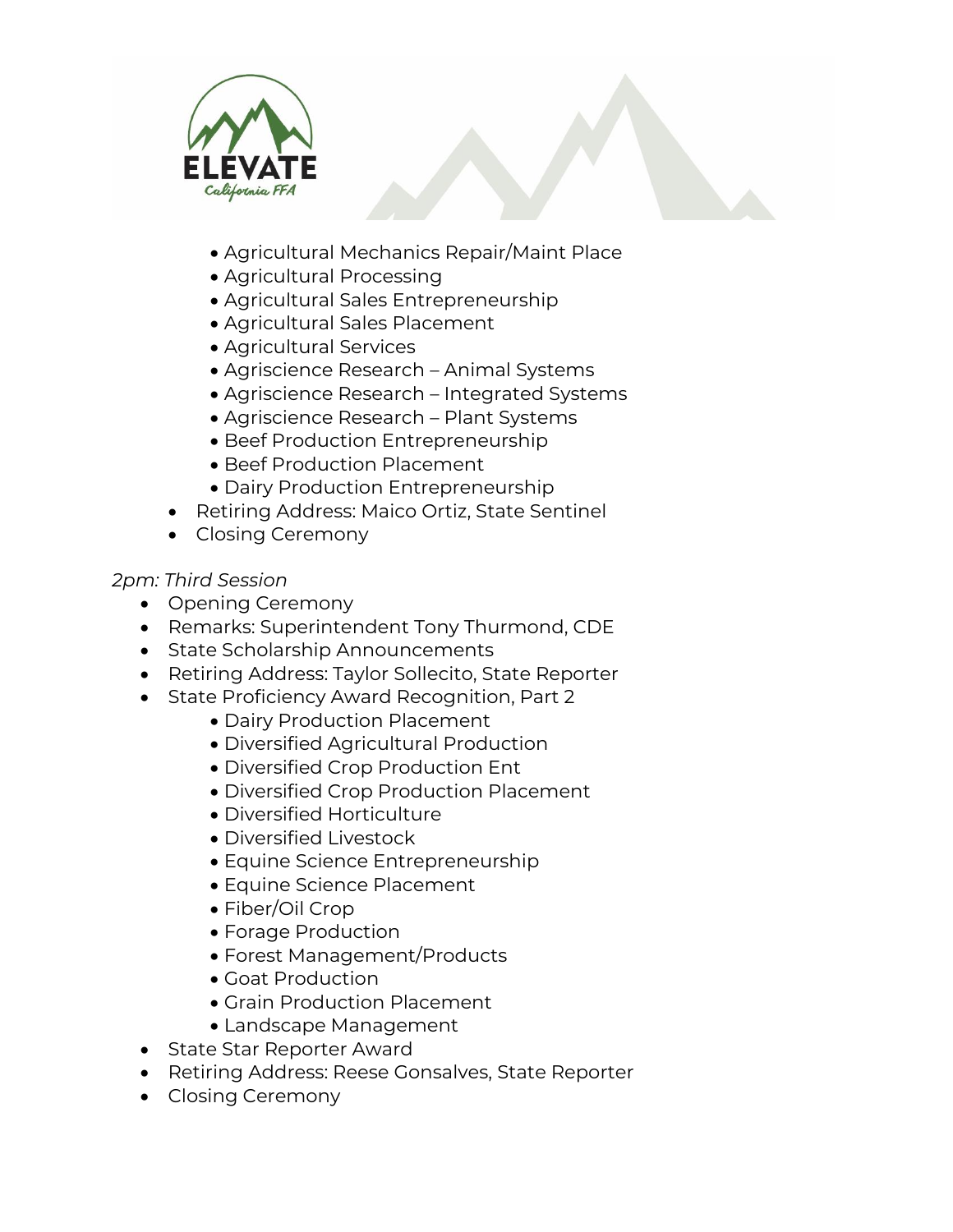

*6pm: Fourth Session*

- Opening Ceremony
- State Proficiency Awards Part 3
	- Nursery Operations
	- Outdoor Recreation
	- Pomology Production
	- Poultry Production
	- Service Learning
	- Sheep Production
	- Small Animal Production and Care
	- Specialty Animal Production
	- Specialty Crop Production
	- Swine Production Entrepreneurship
	- Swine Production Placement
	- Turf Grass Management
	- Vegetable Production
	- Veterinary Medicine
	- Viticulture Production
	- Wildlife Management
- State Officer Advisor Recognition
- Golden Owl Award Recognition
- Retiring Address: Mia Arisman, State Secretary
- Delegate Committee Reports
- Career Development Event Recognition Part 2
	- Best Informed Greenhand (BIG)
	- Computer Applications
	- Dairy Cattle Judging
	- Farm Business Management
	- Farm Power and Machinery
	- Floriculture
	- Forestry
	- Fruit Tree Judging
	- Grapevine Judging
	- Light Horse Judging
	- Livestock Evaluation
	- Marketing Co-operatives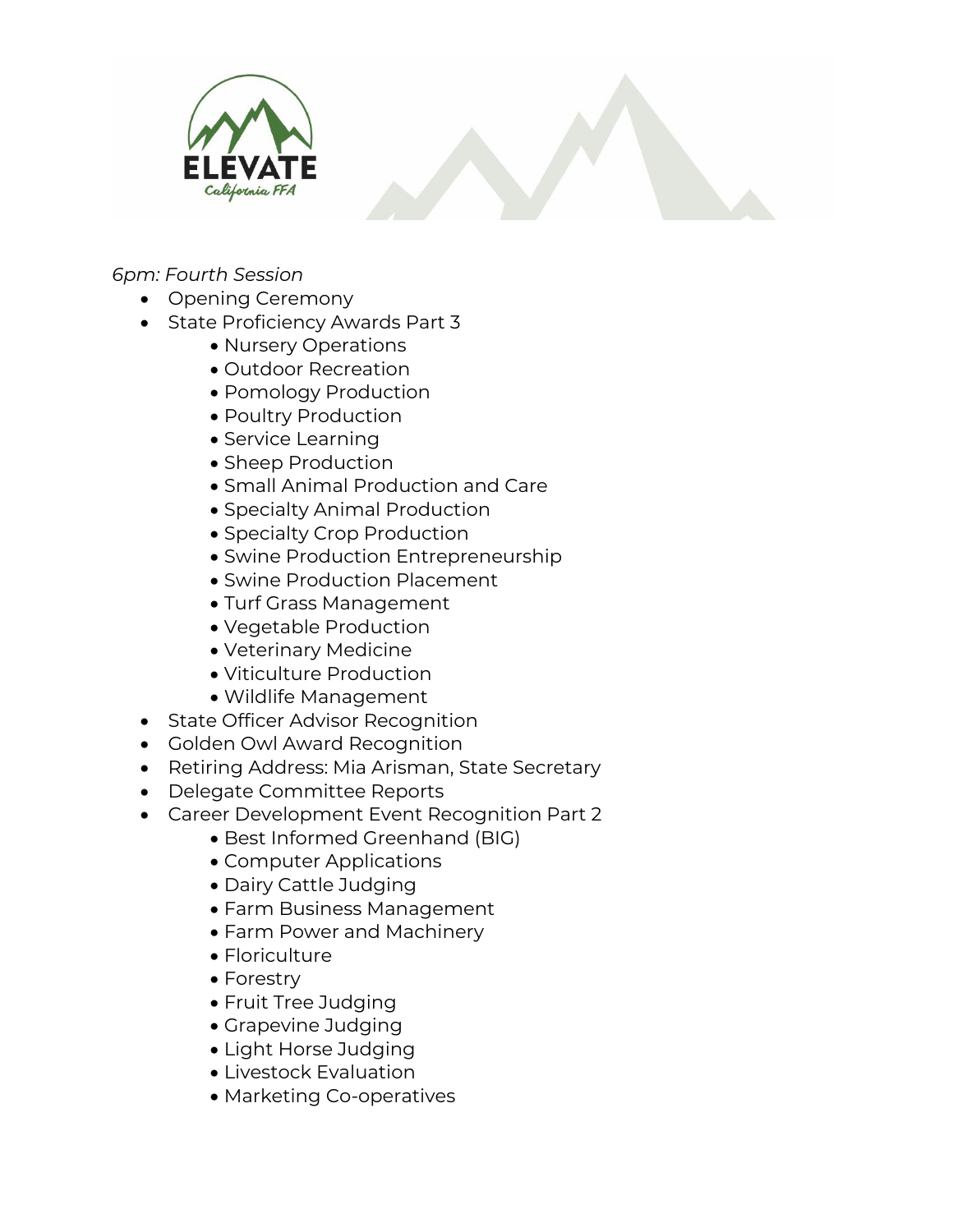

- Marketing Plan
- Meat Judging
- Milk Quality and Dairy Foods
- Nursery Landscape
- Poultry Judging
- Small Engines
- Soil and Land Evaluation
- Vegetable Crop Judging
- Veterinary Science
- Closing Ceremony

### **Sunday, May 16**

*10am: Fifth Session*

- Opening Ceremony
- State Agriscience Fair Results
- Leadership Development Event Recognition
	- Impromptu Speaking
	- Extemporaneous Speaking
	- Prepared Speaking
	- Job Interview
- Retiring Address: Emma Thorpe, State Vice President
- State Webpage Award
- State Star SAE Awards
	- Star Farmer
	- Star in Agribusiness
	- Star in Agriscience
	- Star in Agricultural Placement
- Sponsor Recognition
- Nominating Committee Recognition
- Nominating Committee Report
- State Officer Ballot Introduction
- Closing Ceremony

11:30am-1pm: State Officer Ballot Videos and Delegate Voting